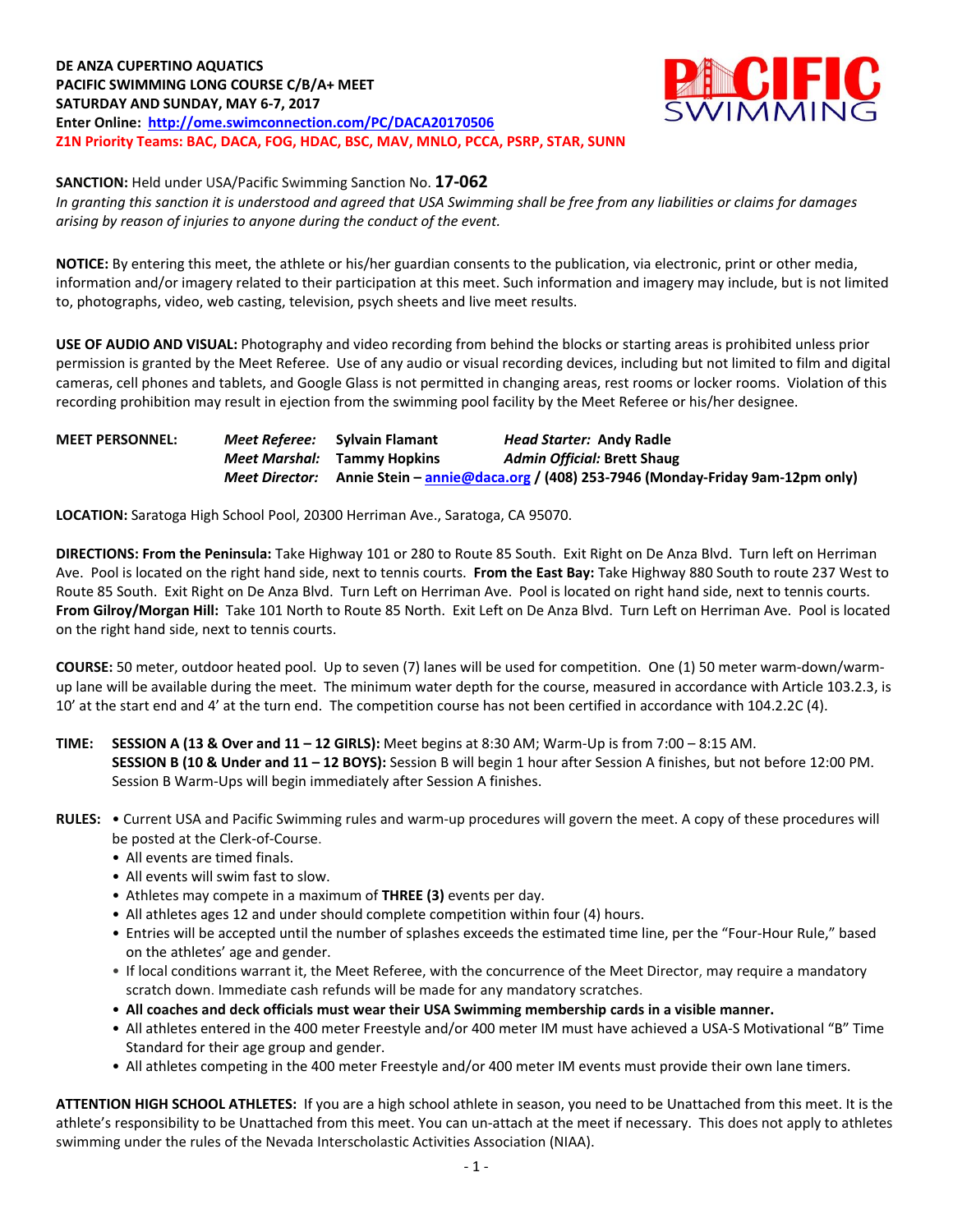**UNACCOMPANIED ATHLETES:** Any USA-S athlete-member competing at the meet must be accompanied by a USA Swimming member-coach for the purposes of athlete supervision during warm-up, competition and warm-down. If a coach-member of the athlete's USA-S Club does not attend the meet to serve in said supervisory capacity, it is the responsibility of the athlete or the athlete's legal guardian to arrange for supervision by a USA-S member-coach. The Meet Director or Meet Referee may assist the athlete in making arrangements for such supervision; however, it is recommended that such arrangements be made in advance of the meet by the athlete's USA-S Club Member-Coach.

**RACING STARTS:** Athletes must be certified by a USA-S member-coach as being proficient in performing a racing start, or must start the race in the water. It is the responsibility of the athlete or the athlete's legal guardian to ensure compliance with this requirement.

## **RESTRICTIONS:**

- Smoking and the use of other tobacco products is prohibited on the pool deck, in the locker rooms, in spectator seating, in standing areas and in all areas used by athletes, during the meet and during warm-up periods.
- Sale and use of alcoholic beverages is prohibited in all areas of the meet venue.
- No glass containers are allowed in the meet venue.
- No propane heater is permitted except for snack bar/meet operations.
- All shelters must be properly secured and only in designated areas. Poolside areas are reserved for coaches and officials only. All other shelters will be in the other designated areas only.
- Changing into or out of swimsuits other than in locker rooms or other designated areas is prohibited.

 Destructive devices, to include but not limited to, explosive devices and equipment, firearms (open or concealed), blades, knives, mace, stun guns and blunt objects are strictly prohibited in the swimming facility and its surrounding areas. If observed, the Meet Referee or his/her designee may ask that these devices be stored safely away from the public or removed from the facility. Noncompliance may result in the reporting to law enforcement authorities and ejection from the facility. Law enforcement officers (LEO) are exempt per applicable laws.

 Operation of a drone, or any other flying apparatus, is prohibited over the venue (pools, athlete/coach areas, spectator areas, and open ceiling locker rooms) any time athletes, coaches, officials and/or spectators are present.

Pets, with the exception of working service animals, are prohibited in the meet venue.

## **ELIGIBILITY:**

• Athletes must be current members of USA-S and enter their name and registration number on the meet entry card as they are shown on their Registration Card. If this is not done, it may be difficult to match the athlete with the registration and times database. The meet host will check all athlete registrations against the SWIMS database and if not found to be registered, the Meet Director shall accept the registration at the meet (a \$10 surcharge will be added to the regular registration fee). Duplicate registrations will be refunded by mail.

• Athletes in the "A" Division must have met at least USA Swimming Motivational "A" minimum time standard. Athletes in the "B" Division must have met at least the listed "B" minimum time standard. All entry times slower than the listed "B" time standard will be in the "C" Division.

• Entries with **"NO TIME" will be ACCEPTED. (EXCEPTION – 400 FREE and 400 IM. SEE RULES).**

- Entry times submitted for this meet may be checked against a computer database and may be changed in accordance with Pacific Swimming Entry Time Verification Procedures.
- Disabled athletes are welcome to attend this meet and should contact the Meet Director or Meet Referee regarding any special accommodations on entry times and seeding per Pacific Swimming policy.
- Athletes 19 years of age and over may compete in the meet for time only, no awards. Such athletes must have met standards for the 17-18 age group.
- The athlete's age will be the age of the athlete on the first day of the meet.

**ENTRY PRIORITY: Zone 1N athletes from BAC, DACA, FOG, HDAC, BSC, MAV, MNLO, PCCA, PSRP, STAR, SUNN entering online must do so by 11:59 PM Wednesday, April 19th in order to receive priority acceptance to the meet. Surface mail entries must be postmarked by Monday, April 17th in order to receive priority acceptance to the meet.** No athletes other than those from BAC, DACA, FOG, HDAC, BSC, MAV, MNLO, PCCA, PSRP, STAR, SUNN may enter the meet until the priority period has closed.

**ENTRY FEES:** \$4.00 per event plus a \$10.00 participation fee per athlete. Entries will be rejected if payment is not sent at time of request. NO REFUNDS WILL BE MADE, EXCEPT MANDATORY SCRATCH DOWNS.

**ONLINE ENTRIES:** To enter online go to **<http://ome.swimconnection.com/PC/DACA20170506>** to receive an immediate entry confirmation. This method requires payment by credit card. Swim Connection, LLC charges a processing fee for this service, equal to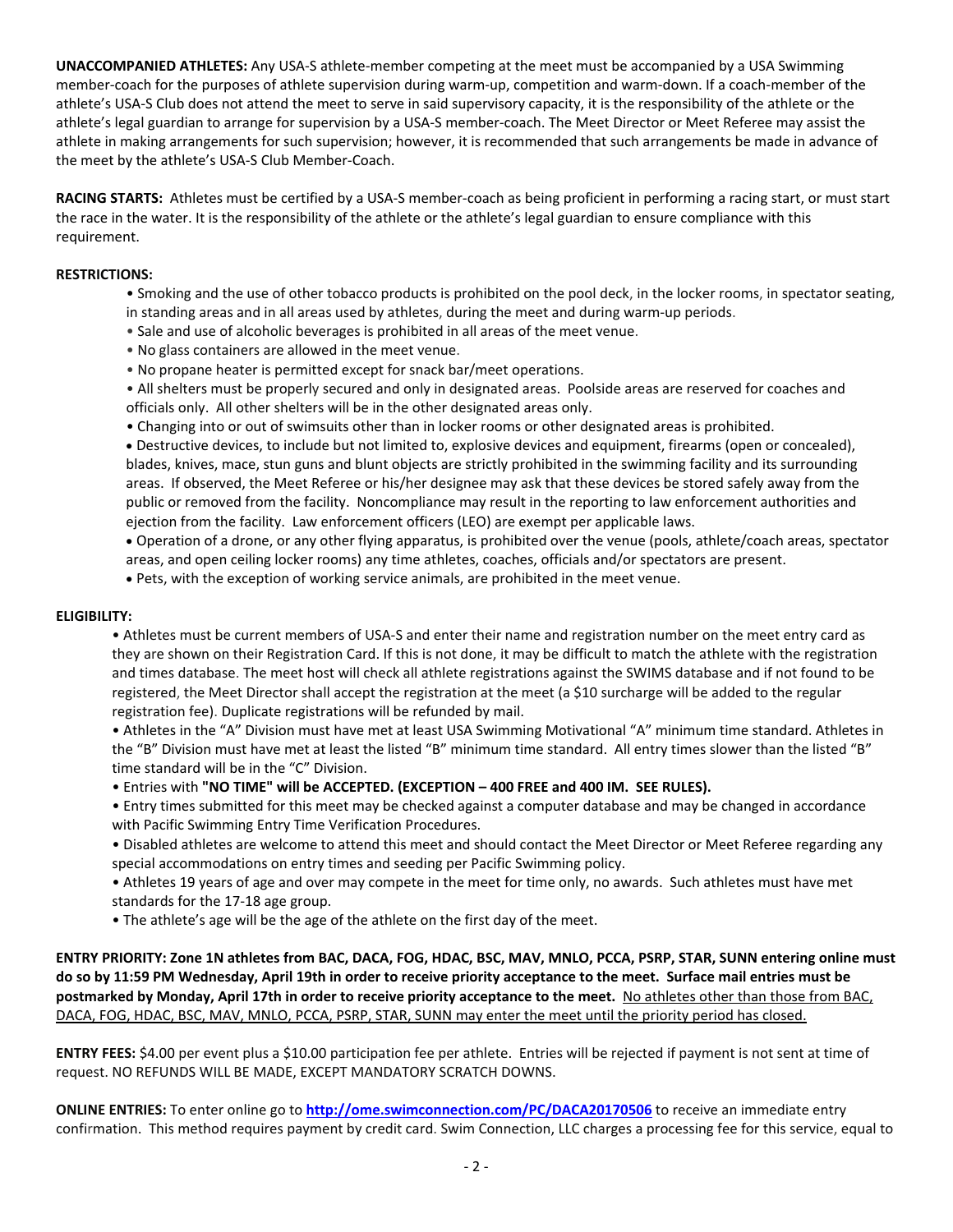\$1 per athlete plus 5% of the total Entry Fees. Please note that the processing fee is a separate fee from the Entry Fees. If you do not wish to pay the processing fee, enter the meet using a mail entry. **Entering online is a convenience, is completely voluntary, and is in no way required or expected of an athlete by Pacific Swimming.** Online entries will be accepted through Wednesday, **April 26th, 2017 at 11:59 PM.**

**MAILED OR HAND DELIVERED ENTRIES**: Entries must be on the attached consolidated entry form. Forms must be filled out completely and printed clearly with athlete's best time. Entries must be postmarked by midnight, Monday, **April 24th, 2017** or hand delivered by 6:30 p.m. Wednesday, **April 26th, 2017**. No late entries will be accepted. No refunds will be made, except mandatory scratch downs. Requests for confirmation of receipt of entries should include a self-addressed envelope.

| Make check payable to: De Anza Cupertino Aquatics or DACA |                                             |                       |
|-----------------------------------------------------------|---------------------------------------------|-----------------------|
| Mail entries to: DACA Meet Director                       | Hand deliver entries to: DACA Meet Director |                       |
| 1080 S. De Anza Blvd.                                     |                                             | 1080 S. De Anza Blyd. |
| San Jose, CA 95129                                        |                                             | San Jose, CA 95129    |

**CHECK-IN:** The meet will be deck seeded. Athletes must check-in at the Clerk-of-Course. No event shall be closed more than 30 minutes before the scheduled start of the session. Close of check-in for all individual events shall be no more than 60 minutes before the estimated time of the start of the first heat of the event. Athletes who do not check in will not be seeded and will not be allowed to compete in that event.

**SCRATCHES:** Any athletes not reporting for or competing in an individual timed final event that they have checked in for *shall not* be penalized.

**AWARDS:** Individual events will be awarded in the A, B, and C division. Ribbons for First through Eighth place will be given to the following age groups 8 & U, 9-10, 11-12. Athletes 13 years of age and older will not receive awards. "A" time medals will be given to athletes achieving a new "A" time, regardless of place achieved in the event. All awards must be picked up at the meet by coaches at the end of the meet. Awards will not be mailed.

**ADMISSION:** Free. A program will NOT be available for purchase. An electronic copy will be posted at [http://www.daca.org](http://www.daca.org/) and emailed to coaches of participating clubs prior to the meet.

**REFRESHMENTS:** A snack bar will be available throughout the competition. Generous and friendly hospitality will be provided for working deck officials, and coaches.

**MISCELLANEOUS:** No overnight parking is allowed. Facilities will not be provided after meet hours. All participating clubs are expected to provide lane timers based upon the number of athletes registered to swim each day. Club timing lanes for Saturday and Sunday will be assigned and coaches will be notified of assignments during the week prior to the meet.

**MINIMUM OFFICIALS:** Clubs must follow Zone 1 North rules for providing officials. Each club must provide officials for each session according to the number of athletes entered in that session, following the table below. Clubs that do not provide sufficient officials must provide coaches to act in the place of officials.

| Club athletes entered in session | Trained and carded officials requested |  |  |  |  |  |
|----------------------------------|----------------------------------------|--|--|--|--|--|
| 1-10                             |                                        |  |  |  |  |  |
| $11 - 25$                        |                                        |  |  |  |  |  |
| 26-50                            |                                        |  |  |  |  |  |
| 51-75                            |                                        |  |  |  |  |  |
| 76-100                           |                                        |  |  |  |  |  |
| 100 or more                      | 5 and up (1 for every 25 athletes)     |  |  |  |  |  |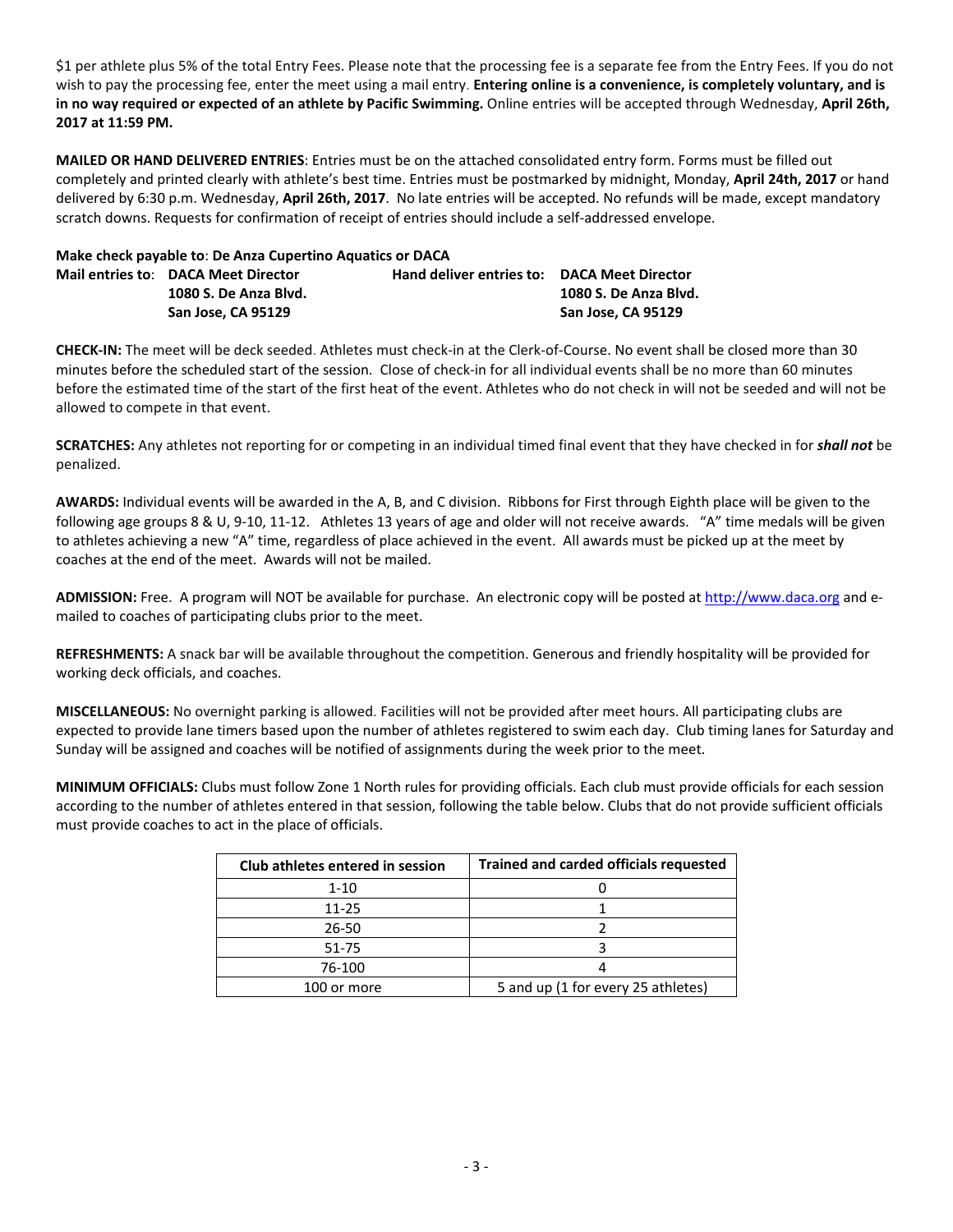| <b>EVENT SUMMARY</b> |  |
|----------------------|--|
|----------------------|--|

|        | <b>SATURDAY</b> |           |        | <b>SUNDAY</b> |          |           |          |  |  |
|--------|-----------------|-----------|--------|---------------|----------|-----------|----------|--|--|
| 8 & UN | $9 - 10$        | $11 - 12$ | $13-0$ | 8 & UN        | $9 - 10$ | $11 - 12$ | $13 - 0$ |  |  |
| 100 FR | 100 FR          | 100 FR    | 200 FR | 50 FR         | 50 FR    | 200 FR    | 100 FR   |  |  |
| 50 BK  | 100 BR          | 100 BR    | 200 BR | 100 BK        | 100 BK   | 50 BK     | 200 BK   |  |  |
| 50 FL  | 50 BK           | 200 BK    | 100 BK | 50 BR         | 100 FL   | 200 FL    | 100 BR   |  |  |
|        | 50 FL           | 50 FL     | 100 FL |               | 50 BR    | 50 FR     | 200 IM   |  |  |
|        | 400 FR          | 400 IM    | 50 FR  |               | 200 IM   | 200 IM    | 400 FR   |  |  |

## **EVENTS**

|                         | SATURDAY, MAY 6 <sup>th</sup> |                   |         | SUNDAY, MAY 7th    |              |  |
|-------------------------|-------------------------------|-------------------|---------|--------------------|--------------|--|
|                         | <b>SESSION A</b>              |                   |         |                    |              |  |
| GIRLS #                 | <b>EVENT</b>                  | <b>BOYS#</b>      | GIRLS # | <b>EVENT</b>       | <b>BOYS#</b> |  |
| $\mathbf{1}$            | 13 & O 200 FREE               | $2^{\circ}$       | 47      | $11 - 12$ 200 FREE |              |  |
| $\overline{\mathbf{3}}$ | $11 - 12$ 100 FREE            |                   | 49      | 13 & O 100 FREE    | 50           |  |
| 5                       | 13 & O 200 BREAST             | 6                 | 51      | 11-12 50 BACK      |              |  |
| $\overline{\mathbf{z}}$ | 11-12 100 BREAST              |                   | 53      | 13 & O 200 BACK    | 54           |  |
| 9                       | 13 & O 100 BACK               | 10                | 55      | $11 - 12200$ FLY   |              |  |
| 11                      | 11-12 200 BACK                |                   | 57      | 13 & O 100 BREAST  | 58           |  |
| 13                      | 13 & O 100 FLY                | 14                | 59      | $11 - 1250$ FREE   |              |  |
| 15                      | $11 - 1250$ FLY               |                   | 61      | 13 & O 200 IM      | 62           |  |
| 17                      | 13 & O 50 FREE                | 18                | 63      | $11 - 12200$ IM    |              |  |
| 19                      | $11 - 12400$ IM*              |                   | 65      | 13 & O 400 FREE*   | 66           |  |
|                         | <b>SESSION B</b>              |                   |         | <b>SESSION B</b>   |              |  |
|                         | $11 - 12$ 100 FREE            | $22 \overline{ }$ |         | $11 - 12200$ FREE  | 68           |  |
| 23                      | 9 - 10 100 FREE               | 24                | 69      | 9 - 10 50 FREE     | 70           |  |
| 25                      | 8 & U 100 FREE                | 26                | 71      | 8 & U 50 FREE      | 72           |  |
|                         | 11-12 100 BREAST              | 28                |         | 11-12 50 BACK      | 74           |  |
| 29                      | 9 - 10 100 BREAST             | 30                | 75      | 9 - 10 100 BACK    | 76           |  |
| 31                      | 8 & U 50 BACK                 | 32                | 77      | 8 & U 100 BACK     | 78           |  |
|                         | 11-12 200 BACK                | 34                |         | $11 - 12200$ FLY   | 80           |  |
| 35                      | $9 - 1050$ BACK               | 36                | 81      | 9 - 10 100 FLY     | 82           |  |
|                         | $11 - 1250$ FLY               | 38                |         | $11 - 1250$ FREE   | 84           |  |
| 39                      | 8 & U 50 FLY                  | 40                | 85      | 8 & U 50 BREAST    | 86           |  |
| 41                      | $9 - 1050$ FLY                | 42                | 87      | 9-1050 BREAST      | 88           |  |
|                         | $11 - 12400$ IM*              | 44                |         | $11 - 12200$ IM    | 90           |  |
| 45                      | $9 - 10400$ FREE*             | 46                | 91      | $9 - 10200$ IM     | 92           |  |

|                         | SATURDAY, MAY 6th  |                |         | SUNDAY, MAY 7th    |  |  |
|-------------------------|--------------------|----------------|---------|--------------------|--|--|
|                         | <b>SESSION A</b>   |                |         |                    |  |  |
| <b>RLS#</b>             | <b>EVENT</b>       | <b>BOYS#</b>   | GIRLS # | <b>EVENT</b>       |  |  |
| $\mathbf{1}$            | 13 & O 200 FREE    | $\overline{2}$ | 47      | $11 - 12$ 200 FREE |  |  |
| $\overline{\mathbf{3}}$ | $11 - 12$ 100 FREE |                | 49      | 13 & O 100 FREE    |  |  |
| $\overline{\mathbf{5}}$ | 13 & O 200 BREAST  | 6              | 51      | 11-12 50 BACK      |  |  |
| $\overline{7}$          | 11-12 100 BREAST   |                | 53      | 13 & O 200 BACK    |  |  |
| $\mathbf{9}$            | 13 & O 100 BACK    | 10             | 55      | $11 - 12200$ FLY   |  |  |
| 11                      | 11-12 200 BACK     |                | 57      | 13 & O 100 BREAST  |  |  |
| 13                      | 13 & O 100 FLY     | 14             | 59      | $11 - 1250$ FREE   |  |  |
| 15                      | $11 - 1250$ FLY    |                | 61      | 13 & O 200 IM      |  |  |
| 17                      | 13 & O 50 FREE     | 18             | 63      | $11 - 12200$ IM    |  |  |
| 19                      | $11 - 12400$ IM*   |                | 65      | 13 & O 400 FREE*   |  |  |
|                         | <b>SESSION B</b>   |                |         | <b>SESSION B</b>   |  |  |
|                         | $11 - 12$ 100 FREE | 22             |         | $11 - 12200$ FREE  |  |  |
| 23                      | 9 - 10 100 FREE    | 24             | 69      | 9 - 10 50 FREE     |  |  |
| 25                      | 8 & U 100 FREE     | 26             | 71      | 8 & U 50 FREE      |  |  |
|                         | 11-12 100 BREAST   | 28             |         | $11 - 1250$ BACK   |  |  |
| 29                      | 9 - 10 100 BREAST  | 30             | 75      | 9 - 10 100 BACK    |  |  |
| 31                      | 8 & U 50 BACK      | 32             | 77      | 8 & U 100 BACK     |  |  |
|                         | 11-12 200 BACK     | 34             |         | 11-12 200 FLY      |  |  |
| 35                      | $9 - 1050$ BACK    | 36             | 81      | 9 - 10 100 FLY     |  |  |
|                         | $11 - 1250$ FLY    | 38             |         | $11 - 1250$ FREE   |  |  |
| 39                      | 8 & U 50 FLY       | 40             | 85      | 8 & U 50 BREAST    |  |  |
| 41                      | $9 - 1050$ FLY     | 42             | 87      | 9-1050 BREAST      |  |  |
|                         | $11 - 12400$ IM*   | 44             |         | 11-12 200 IM       |  |  |
| 45                      | $9 - 10$ 400 FREE* | 46             | 91      | $9 - 10200$ IM     |  |  |

\*Athletes entering the 400 Free and 400 IM must have achieved a USA-S "B" Time Standard for their age group and gender.\*

Use the following URL to find the time standards: <http://www.pacswim.org/swim-meet-times/standards>